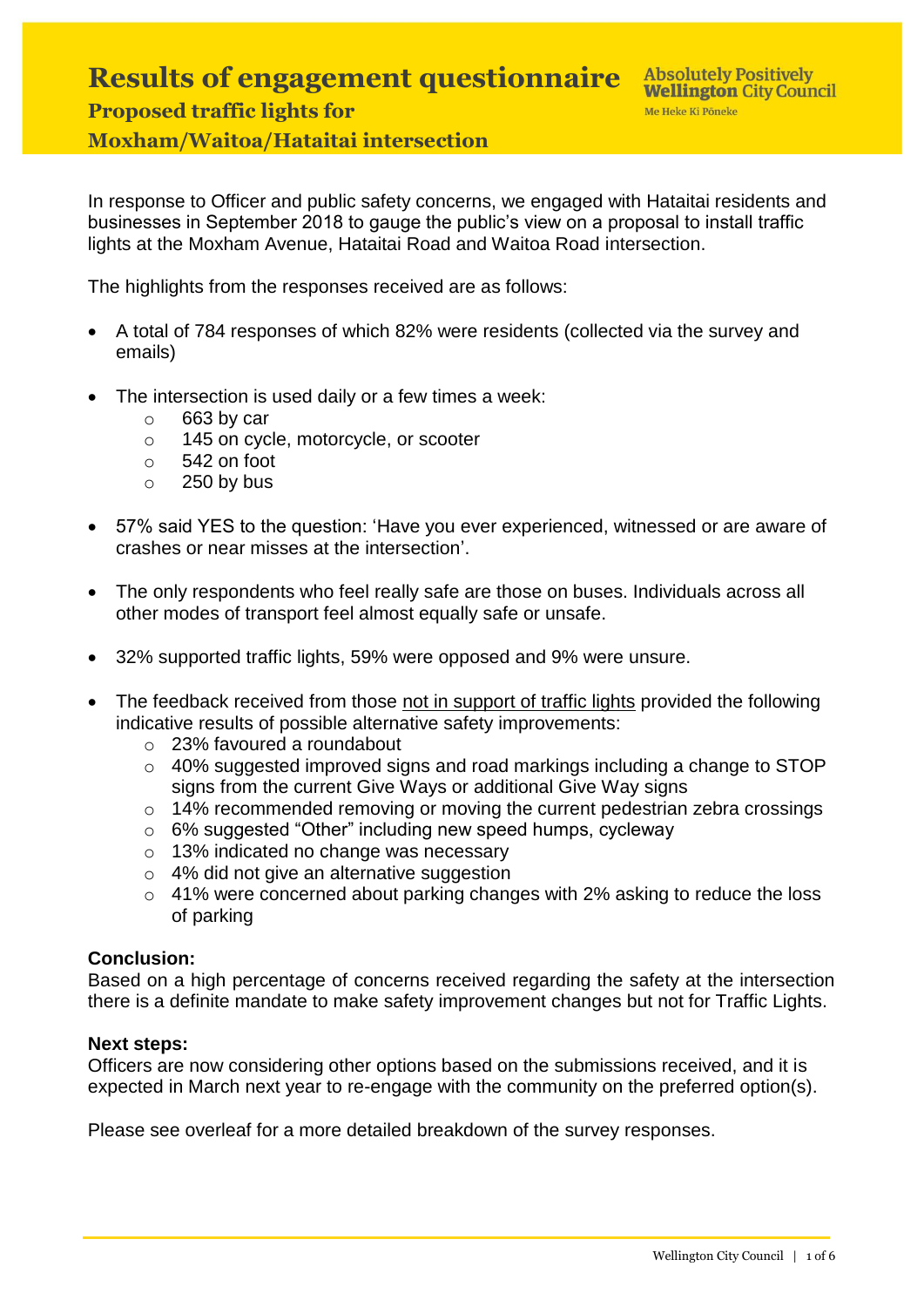## **Results of survey**



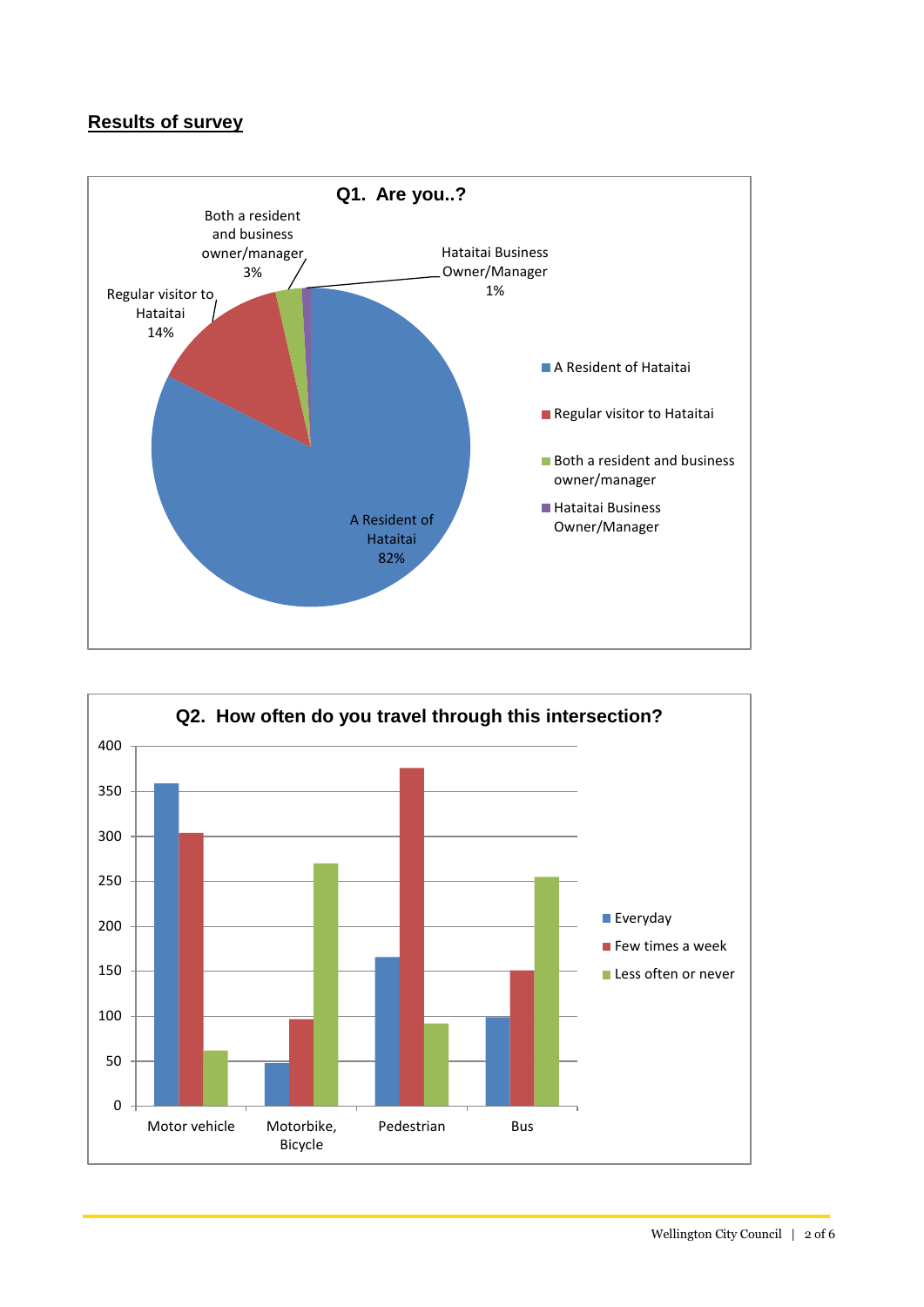

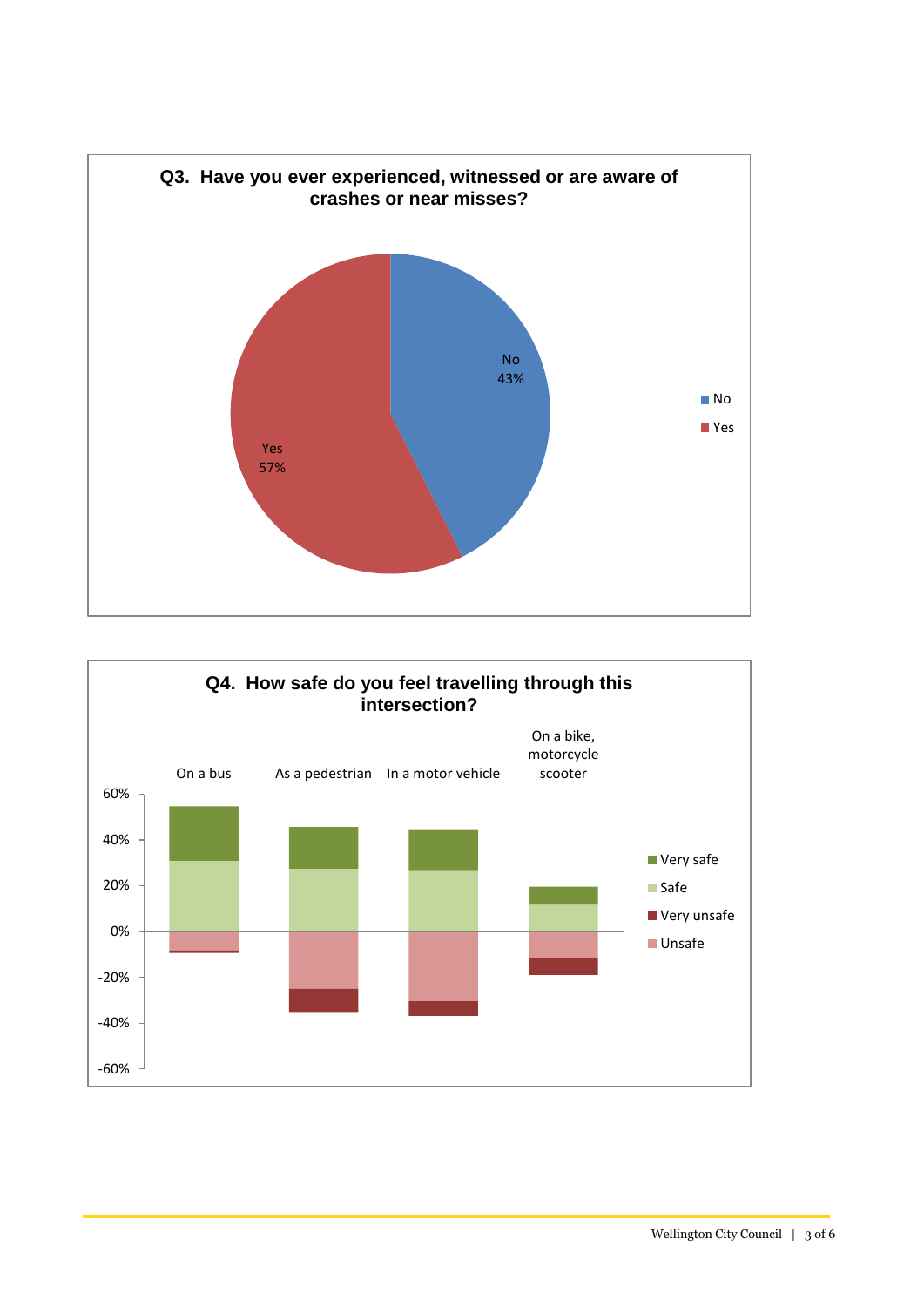

The Council engaged the Community to comment on the changes proposed at Moxham/Waitoa/Hataitai intersection as below:

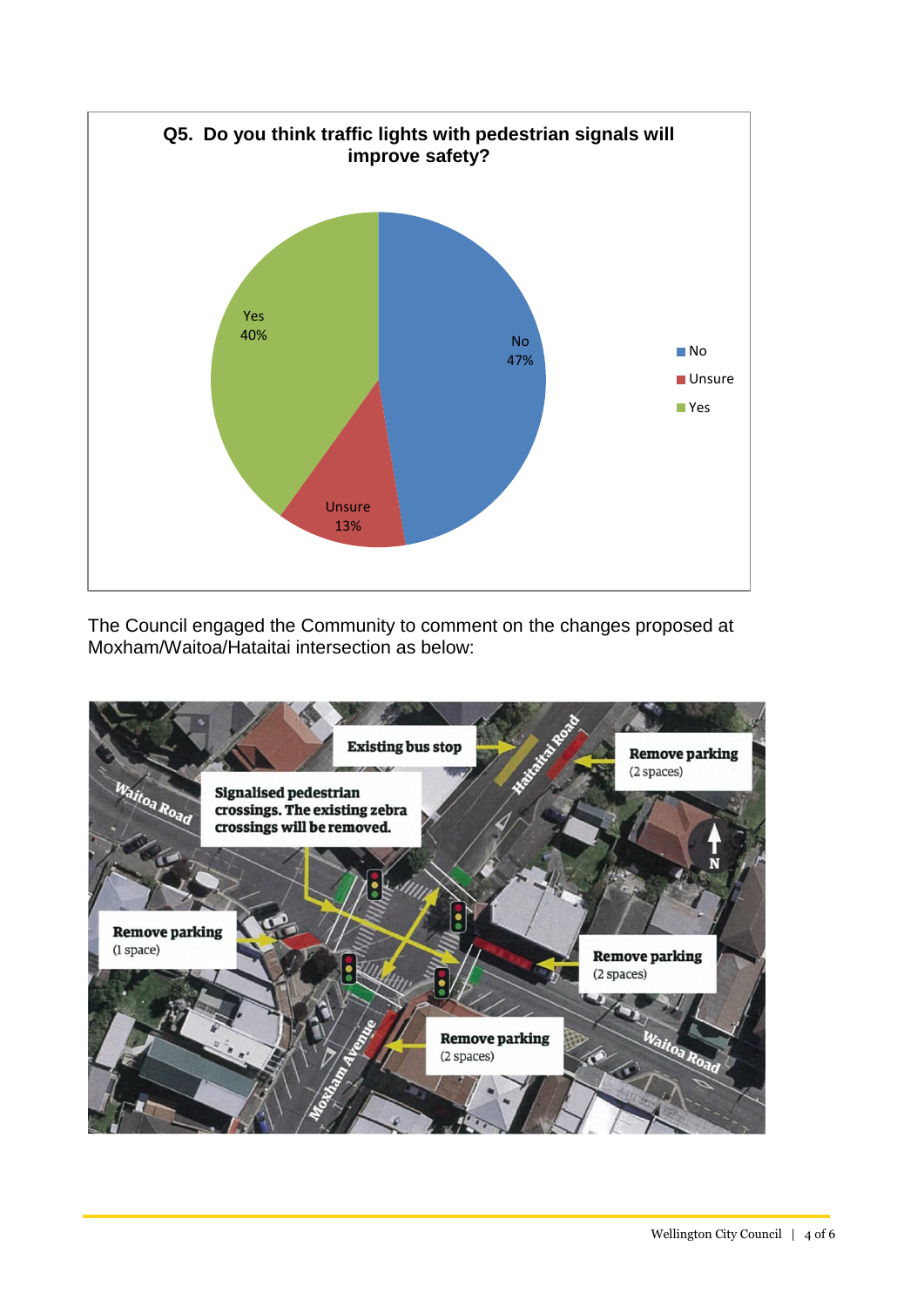